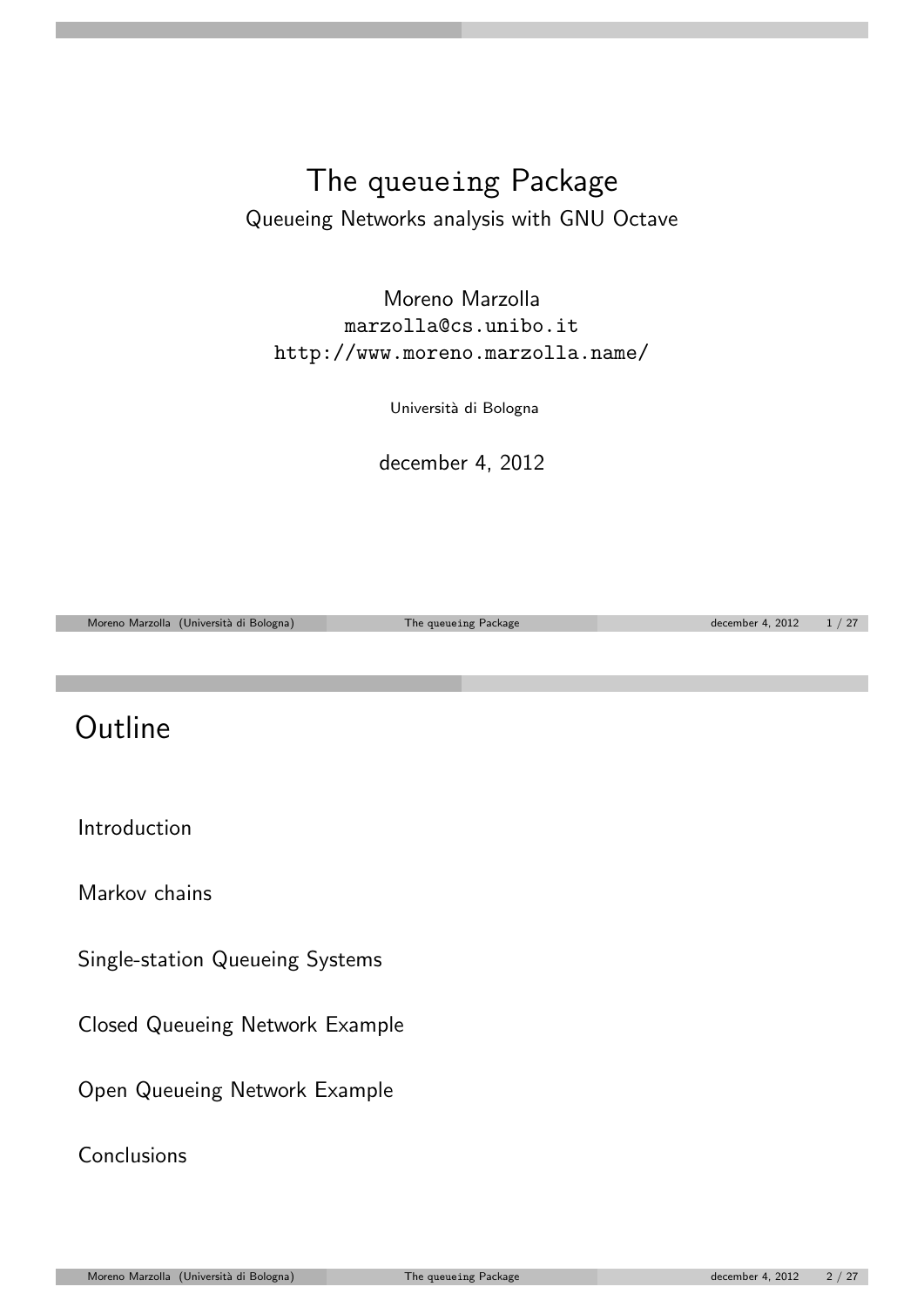# What is queueing?

queueing is a software package for Queueing Network and Markov chain analysis.written in GNU Octave, an interpreted language for numerical

Introduction

computations

- $\triangleright$  queueing implements the most important numerical algorithms for QN analysis
	- $\triangleright$  Mean Value Analysis (MVA) for single and multiclass networks; convolution algorithm; performance bounds computation; ...
- $\triangleright$  queueing provides numerical algorithms for Markov chain analysis
	- $\triangleright$  Steady-state and transient state occupancy probabilities; mean time to absorption; mean residence times; time-averaged sojourn times; ...
- $\blacktriangleright$  Free software (GPLv3+)

http://www.moreno.marzolla.name/software/queueing/



#### Installation

**Install from Octave-Forge** 

octave> pkg install -local -forge queueing

If it doesn't work, get the tarball from http://octave.sourceforge.net/queueing/ and install it

```
octave> pkg install -local queueing-1.2.0.tar.gz
```
 $\triangleright$  If it still doesn't work, get the tarball from the URL above

[t](http://www.octave.org/)ar xfz queueing-1.2.0.tar.gz [octave -p queuei](http://octave.sourceforge.net/queueing/)ng/inst/

 $\triangleright$  Load the package at the Octave prompt

octave> pkg load queueing

 $\triangleright$  Check if everything works

octave> test qncsmva PASSES 9 out of 9 tests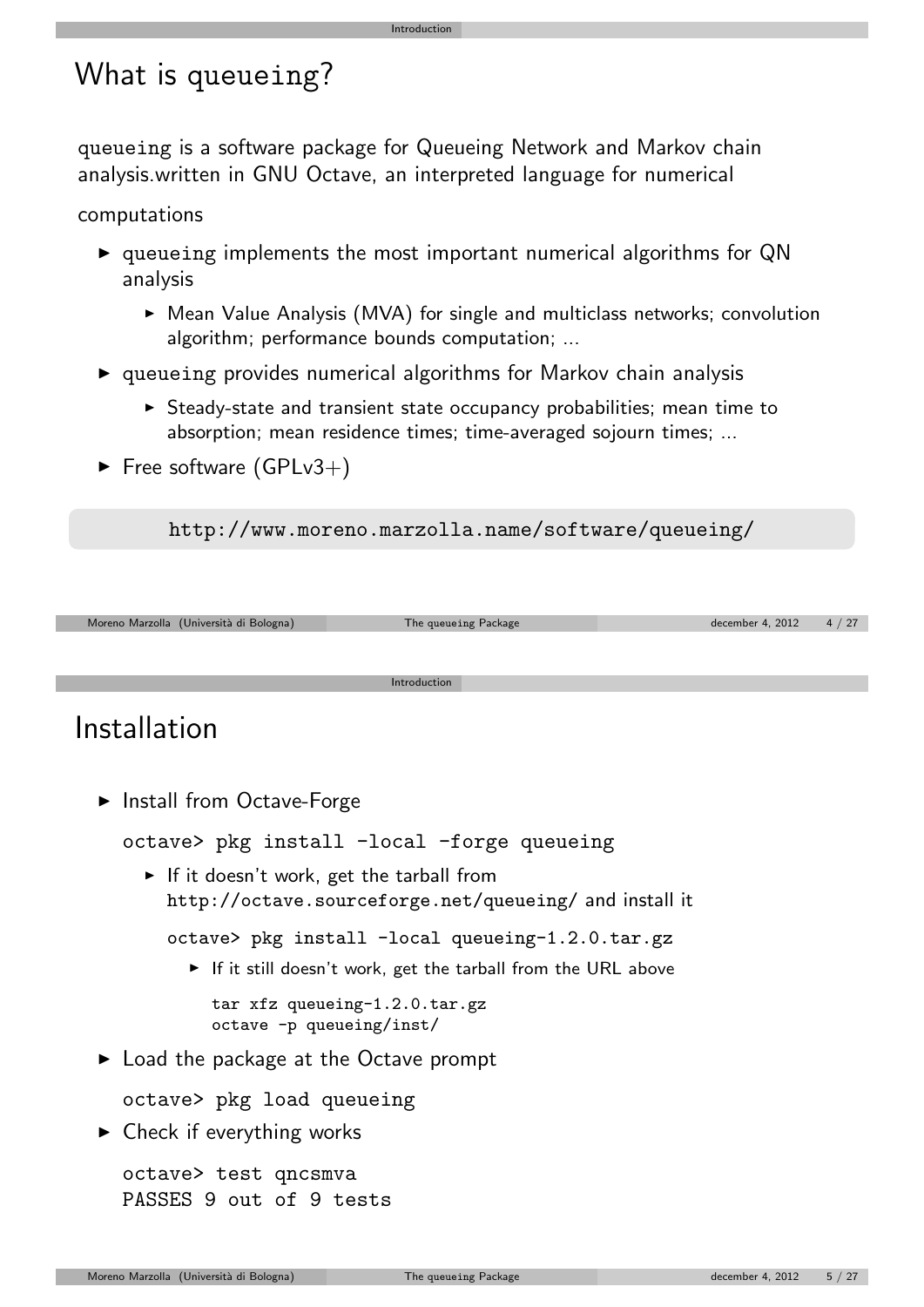#### Markov chains

## Reliability Analysis of Multiprocessor Systems



There are  $N = 2$  processors with individual Mean Time To Failure (MTTF)  $1/\gamma$ . States  $n \in \{0, 1, 2\}$  denote that there are *n* working processors. If one processor fails, it can be recovered (state  $RC$ ) with probability c; recovery takes time  $1/\beta$ . When the system can not be recovered, a reboot is required (state  $RB$ ), which brings down the entire system for time  $1/\alpha > 1/\beta$ . The mean time to repair a failed processor is  $1/\delta$ .

<span id="page-2-0"></span>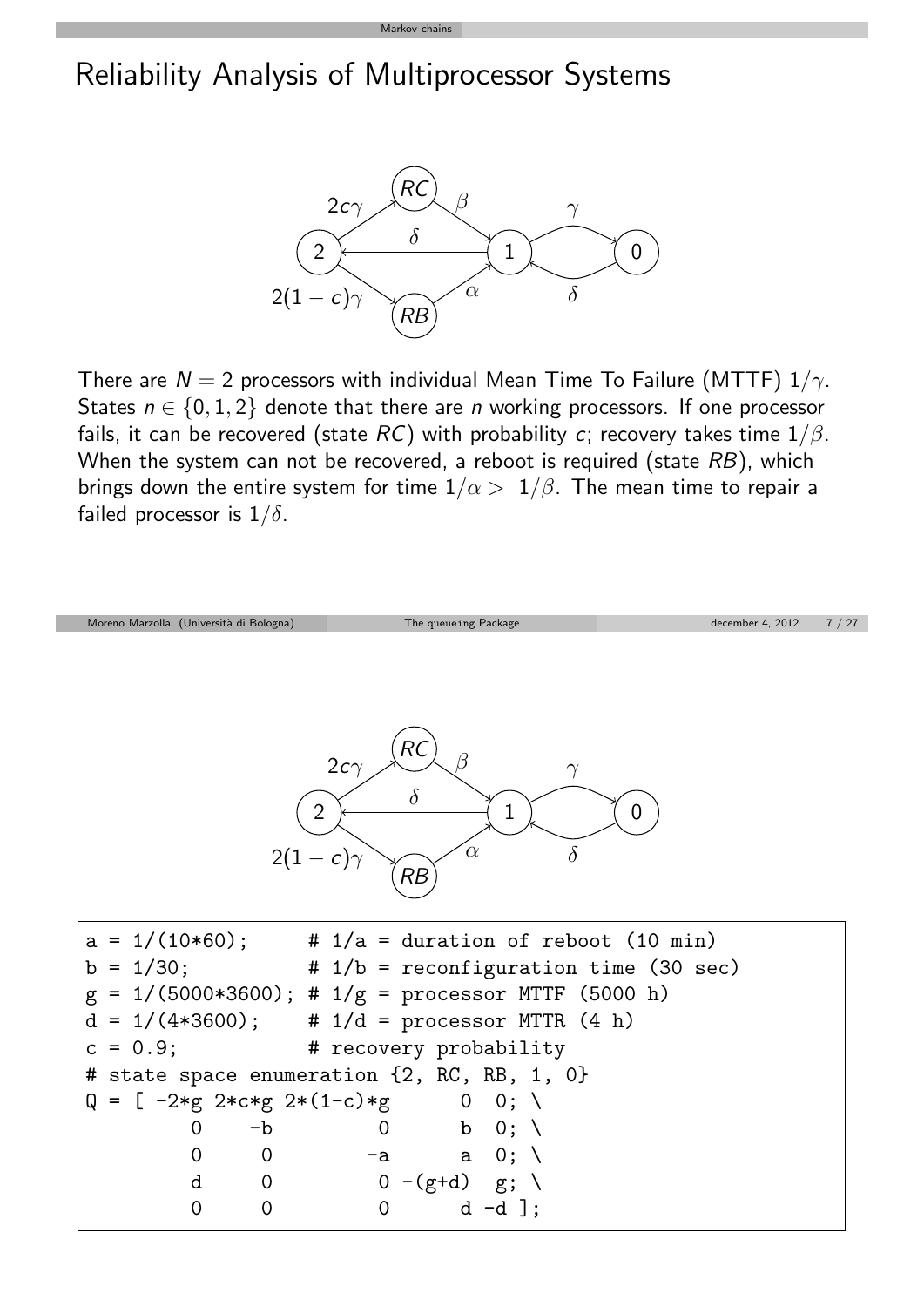#### Markov chains

#### Reliability Analysis of Multiprocessor Systems

```
p = \text{ctmc}(Q)= 2.9839e-01 2.9952e-06 6.6559e-06
   1.5974e-03 1.2779e-06
# state space enumeration \{2, RC, RB, 1, 0\}p(2)*60*24*365 # minutes/year spent in RC
\Rightarrow 1.5743
p(3)*60*24*365 # minutes/year spent in RB
= 3.4984
p(5)*60*24*365 # minutes/year spent in 0
= > 0.67169
```


## Reliability Analysis of Multiprocessor Systems

Mean Time Between Failures (MTBF)

The MTBF is the mean duration of continuous operation. The system starts in state 2; state RC is considered operational.

If we make states 0 and  $RB$  absorbing by removing all their outgoing transitions, the MTBF is the mean time to absorption of the new chain.



```
# state space enumeration {2, RC, RB, 1, 0}
Q(3,:) = Q(5,:) = 0; # make states {0, RB} absorptionp0 = [1 \ 0 \ 0 \ 0 \ 0]; \qquad # initial state occupancy prob.MTBF = ctmcmtta(Q, p0)/60/60/24/365 # MTBF (years)
= 2.8376
```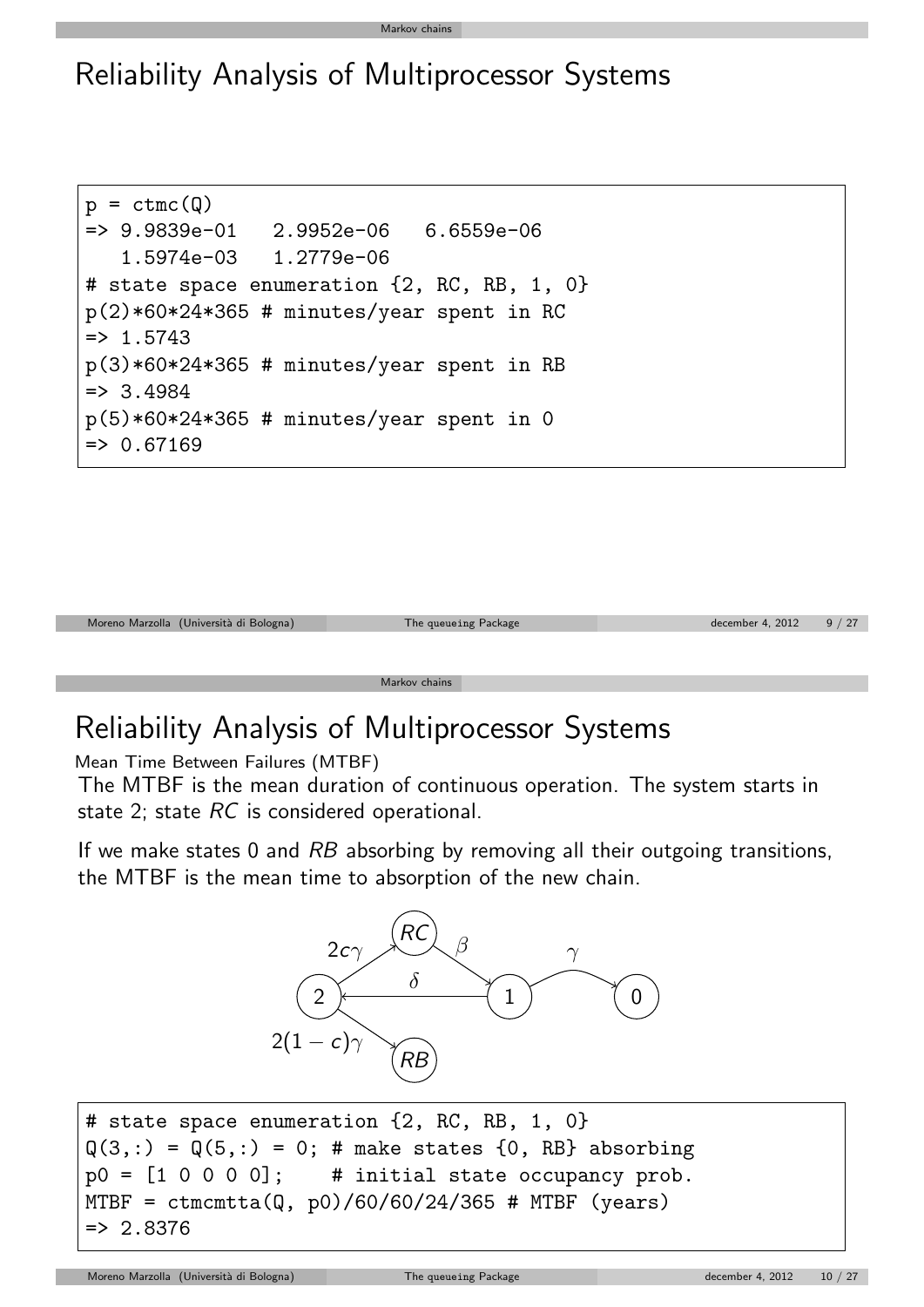#### Example

Single Station Queueing Systems

Let us consider a  $M/M/1$  system

- Arrival rate  $\lambda = 0.3$  jobs/second
- Service rate  $\mu = 0.4$  jobs/sec

We can compute the utilization  $U$ , response time  $R$ , average number of requests in the system  $Q$  and throughput  $X$  as follows:

 $lambda = 0.3$ ;  $mu = 0.4$ :  $[U R Q X] = q \text{smm1}(lambda, mu)$  $\Rightarrow$  U = 0.75000  $R = 10.0000$  $Q = 3.0000$  $X = 0.30000$ 



#### Example

Single Station Queueing Systems

We can examine how the response time R grows as the arrival rate  $\lambda$  approaches the service rate  $\mu = 0.4$ 

```
mu = 0.4;
lambda = 1inspace(0.1, 0.39, 50);
R = zeros(size(lambda)):
for i=1:length(lambda)
  [nc R(i)] = qsum1(lambda(i),mu);endfor
plot(lambda,R);
```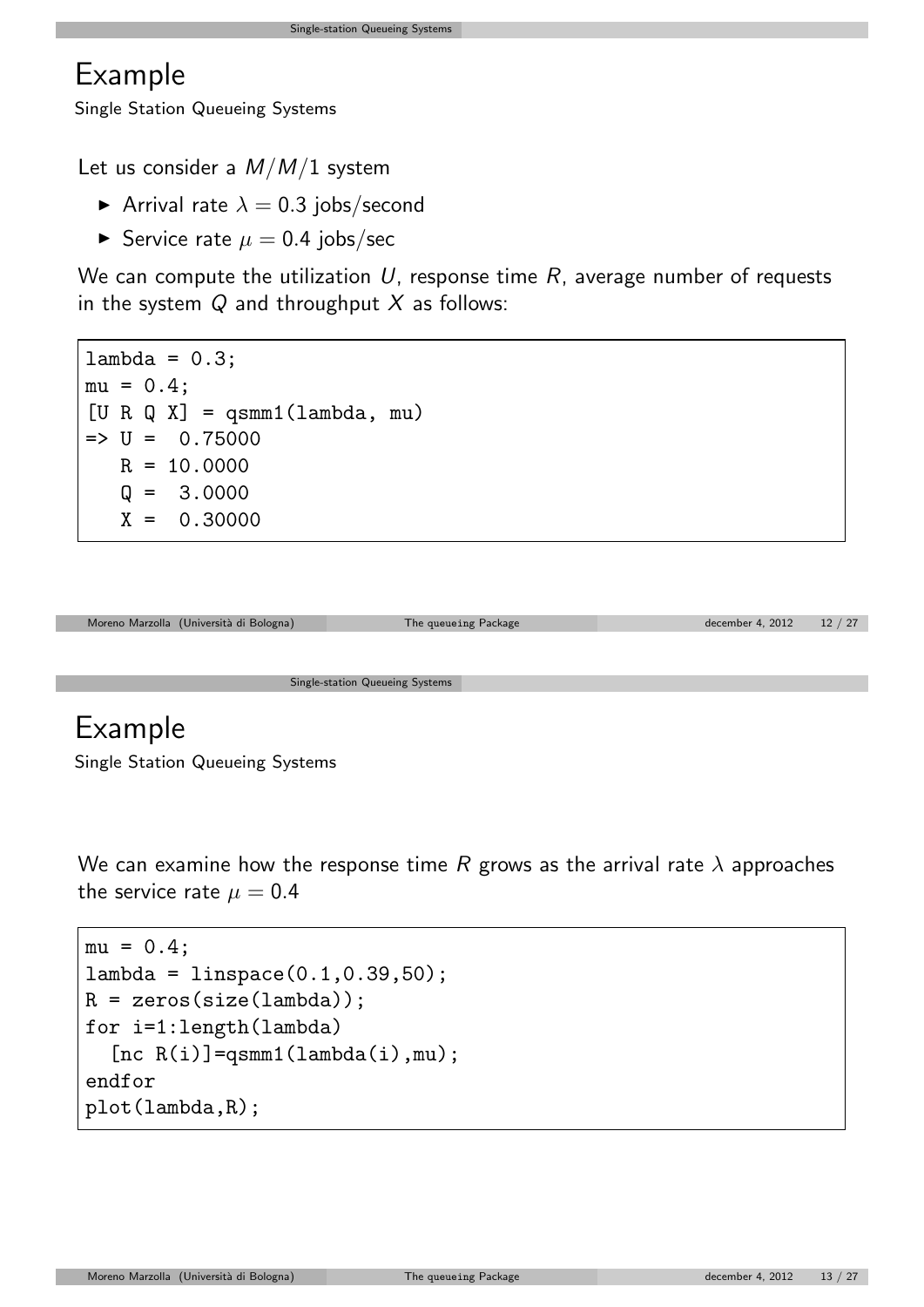#### Example

Single Station Queueing Systems



Compute Farm

Simple closed model of a scientific computing cluster

- $\triangleright$  N independent jobs process data stored in a tape library.
- $\triangleright$  A disk-based cache is used to limit the access of the (slow) tape library.
- $\triangleright$  A job reads the data it needs from disk; a cache miss happens with probability  $1 - p$  and requires the data to be copied from tape to disk before the job is allowed to proceed.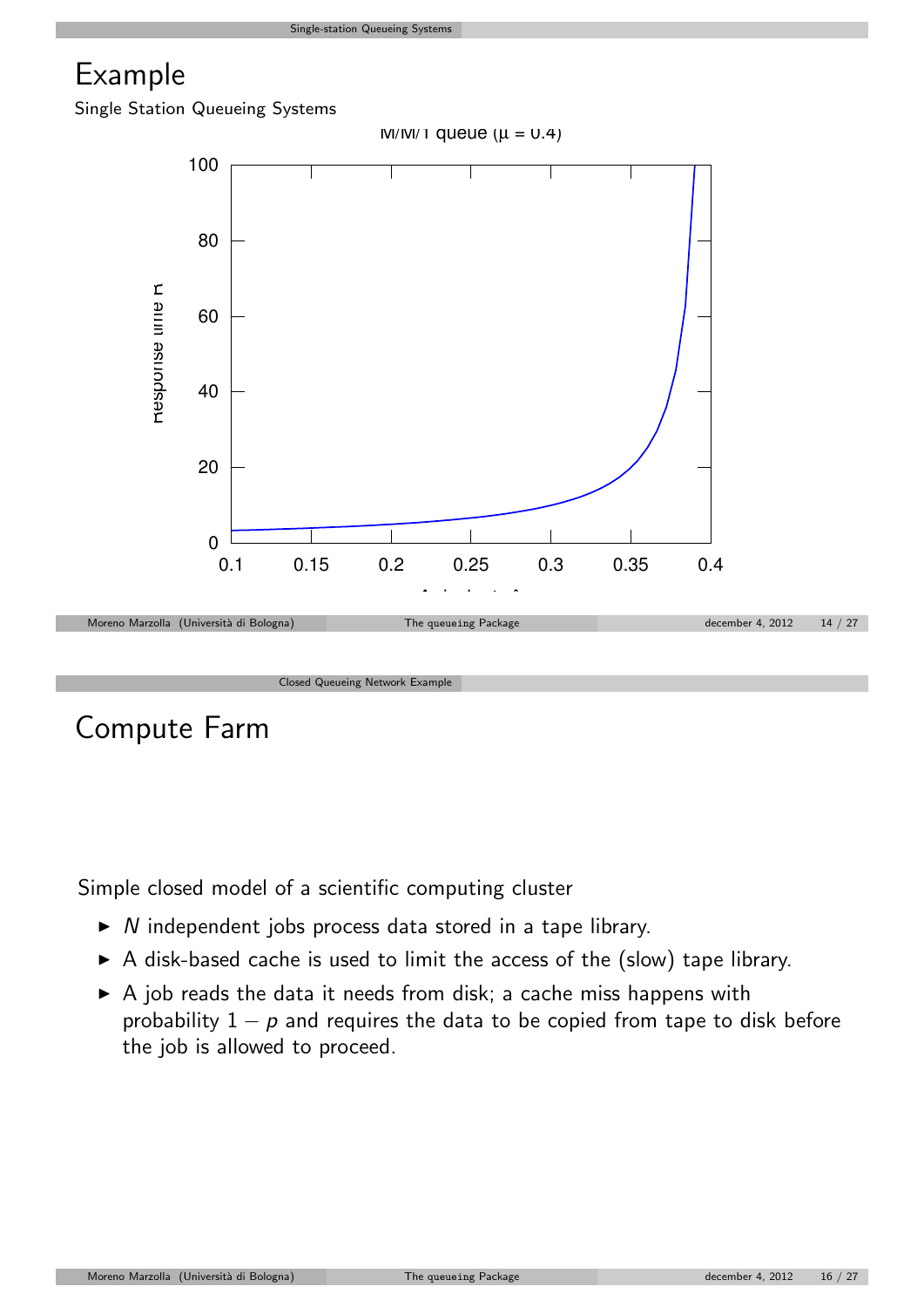# Compute Farm

Closed QN Model



## Compute Farm

Model Parameters

Mean CPU burst  $Z = 1000s$ , mean tape service time  $S_2 = 200s$ .

For the same amount of money we can buy:

- $\triangleright$  fast disks (costly, less disk space, lower cache hit ratio), or
- $\triangleright$  slow disks (cheap, more disk space, higher cache hit ratio).

Case A: Slow disks

- $\blacktriangleright$  Disk service time  $S_1 = 1s$
- $\triangleright$  Cache hit ratio  $p = 0.9$

Case B: Fast disks

- $\blacktriangleright$  Disk service time  $S_1 = 0.9s$
- $\triangleright$  Cache hit ratio  $p = 0.8$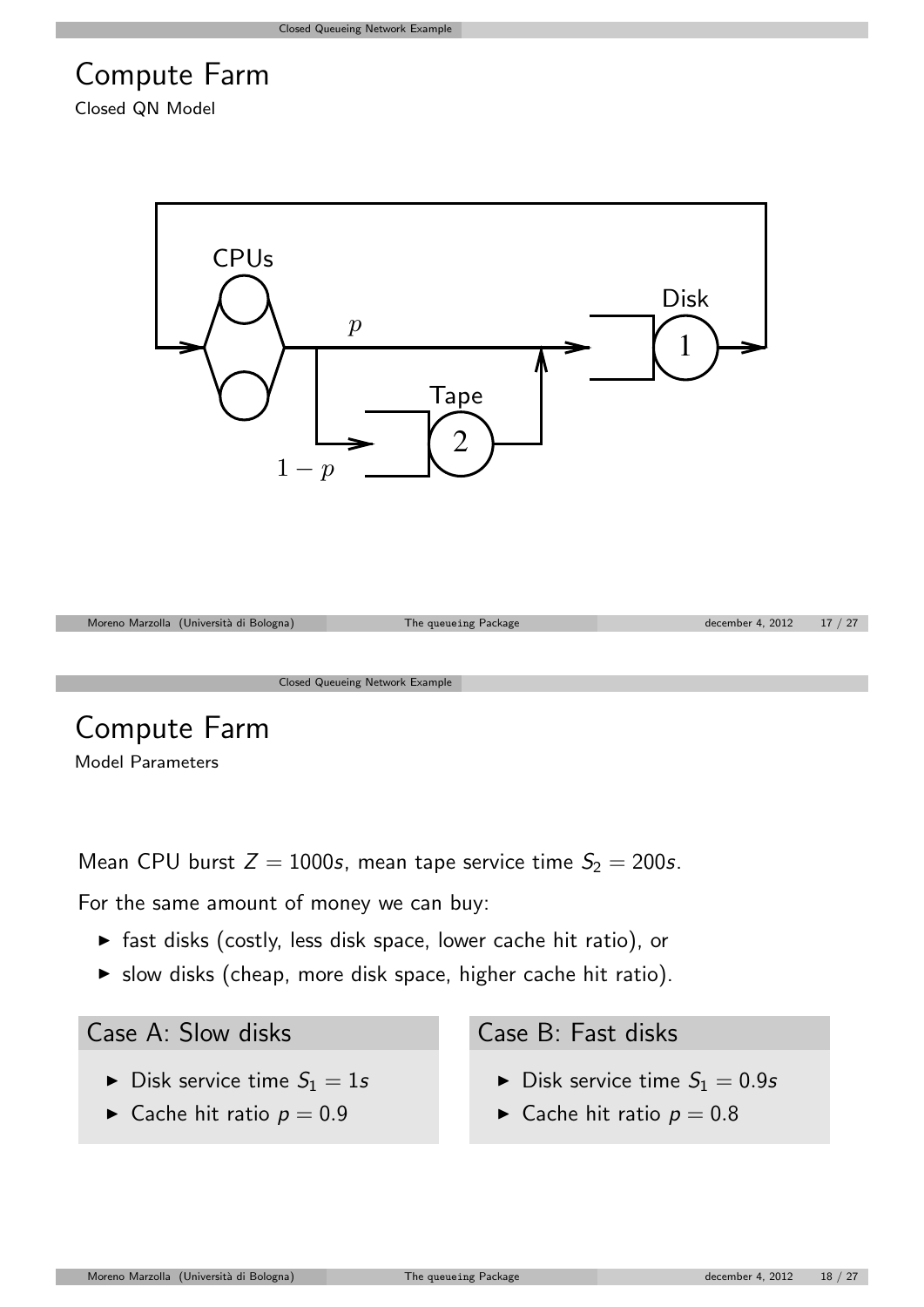#### Compute Farm

Octave code

```
#### Case A: slow disks ####
SA = [1 \ 200]; pA = .9; PA = [pA 1-pA; 1 0];VA = qnvisits(PA);
#### Case B: fast disks ####
SB = [0.9 200]; pB = .8; PB = [pB 1-pB; 1 0 ];
VB = qnvisits(PB);
#### Compute performance ####
Z = 1000; # CPU burst length
NN = 1:100; # number of concurrent jobs
XA = XB = zeros(size(NN));for n=NN
  [U R Q X] = qncsmva(n, SA, qnvisits(PA), 1, Z);XA(n) = X(1)/VA(1);
  [U R Q X] = qncsmva(n, SB, qnvisits(PB), 1, Z);XB(n) = X(1)/VB(1);endfor
```

```
Moreno Marzolla (Università di Bologna) The queueing Package december 4, 2012 19 / 27
```
Closed Queueing Network Example

# Compute Farm

Results

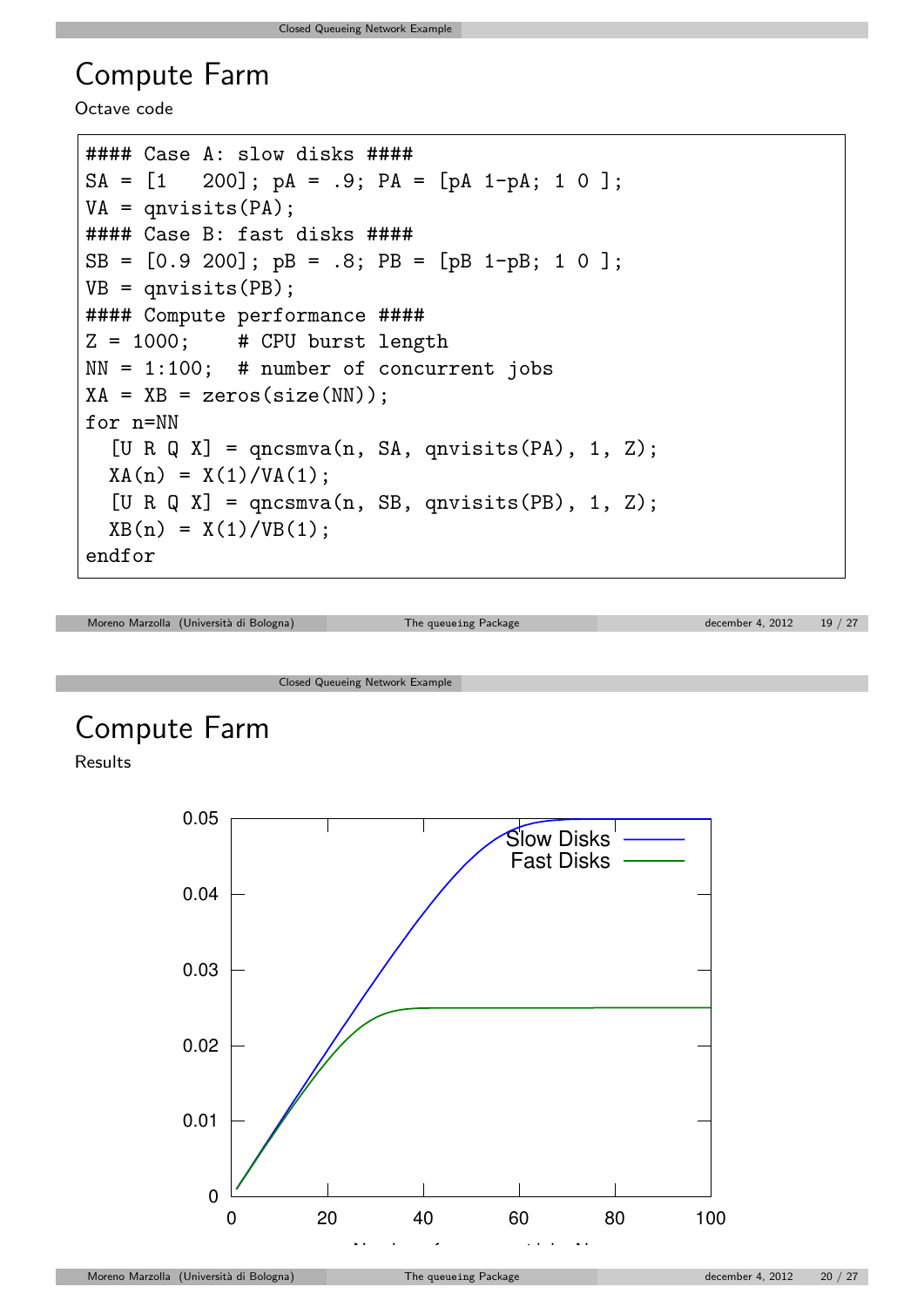# E-Commerce site

Open Queueing Network Model



- $\blacktriangleright$  Dispatcher (center 1, service time  $S_1 = 0.5$ );
- $\blacktriangleright$  Web Servers (centers 2–4, service time  $S_2 = S_3 = S_4 = 0.8$ );
- $\blacktriangleright$  Database Servers (centers 5–6, service time  $S_5=S_6=1.8$ );
- External Arrival at center 1 with rate  $\lambda = 0.9$ jobs/s
- $\blacktriangleright$  Uniform routing of requests,  $p_{\text{exit}} = 0.5$

| Moreno Marzolla (Università di Bologna) | The queueing Package | december 4, 2012 22 / 27 |  |
|-----------------------------------------|----------------------|--------------------------|--|
|                                         |                      |                          |  |

Open Queueing Network Example

# E-Commerce site

Routing matrix

Г



#### Routing Matrix

<span id="page-8-0"></span>
$$
P = \begin{pmatrix} 0 & 1/3 & 1/3 & 1/3 & 0 & 0 \\ 0 & 0 & 0 & 0 & 1/4 & 1/4 \\ 0 & 0 & 0 & 0 & 1/4 & 1/4 \\ 0 & 0 & 0 & 0 & 1/4 & 1/4 \\ 0 & 1/3 & 1/3 & 1/3 & 0 & 0 \\ 0 & 1/3 & 1/3 & 1/3 & 0 & 0 \end{pmatrix}
$$
  
\nMoreno Marzolla (Università di Bologna)  
\nThe queueing Package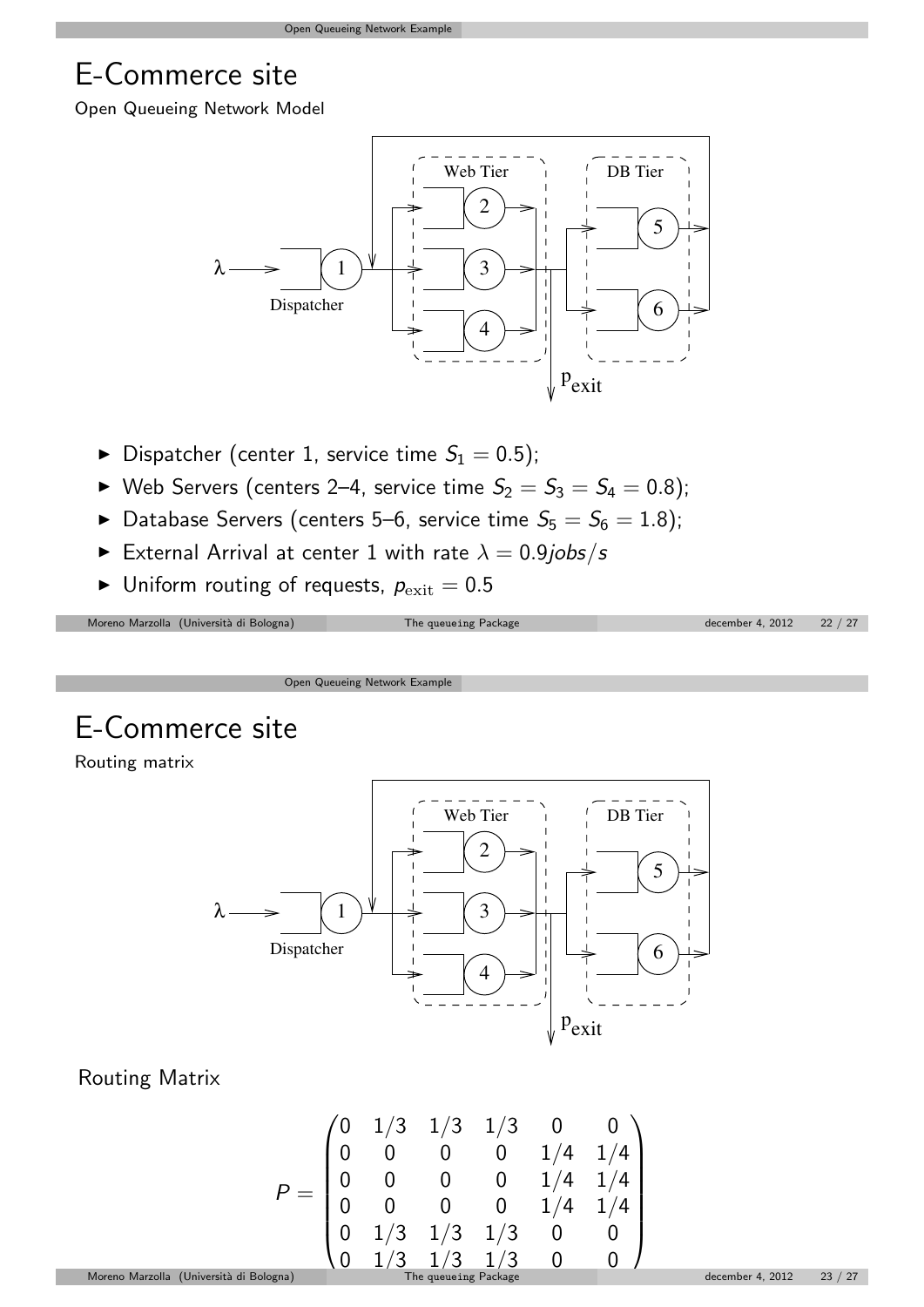#### E-commerce example

Model Definition

```
ws = 2:4; db = 5:6; p_exit = 0.5;
K = 1 + length(ws) + length(db); ## n. of service centersS =lambda = zeros(1,K); P = zeros(K,K);
S(1) = 0.5; ## Service time at the dispatcher
S(ws) = 0.8; ## Service time at the Web Servers
S(db) = 1.8; ## Service time at the DB servers
lambda(1) = 0.9; ## Arrival rate
P(1, ws) = 1/length(ws);P(ws, db) = (1-p\_exit)/length(db);P(db,ws) = 1/length(ws);V =qnvisits(P,lambda);
[U R Q X] = qnos(sum(lambda), S, V)printf("System Throughput..... \frac{f(n)}{n}, X(1) / V(1));
printf("System Response Time.. \frac{\pi}{n}, dot(R,V));
```
Moreno Marzolla (Università di Bologna) The queueing Package december 4, 2012 24 / 27 Open Queueing Network Example E-commerce example Results  $U =$ 0.45000 0.48000 0.48000 0.48000 0.81000 0.81000  $R =$ 0.90909 1.53846 1.53846 1.53846 9.47368 9.47368  $Q =$ 0.81818 0.92308 0.92308 0.92308 4.26316 4.26316  $X =$ 0.90000 0.60000 0.60000 0.60000 0.45000 0.45000 System Throughput..... 0.900000 System Response Time.. 13.459698